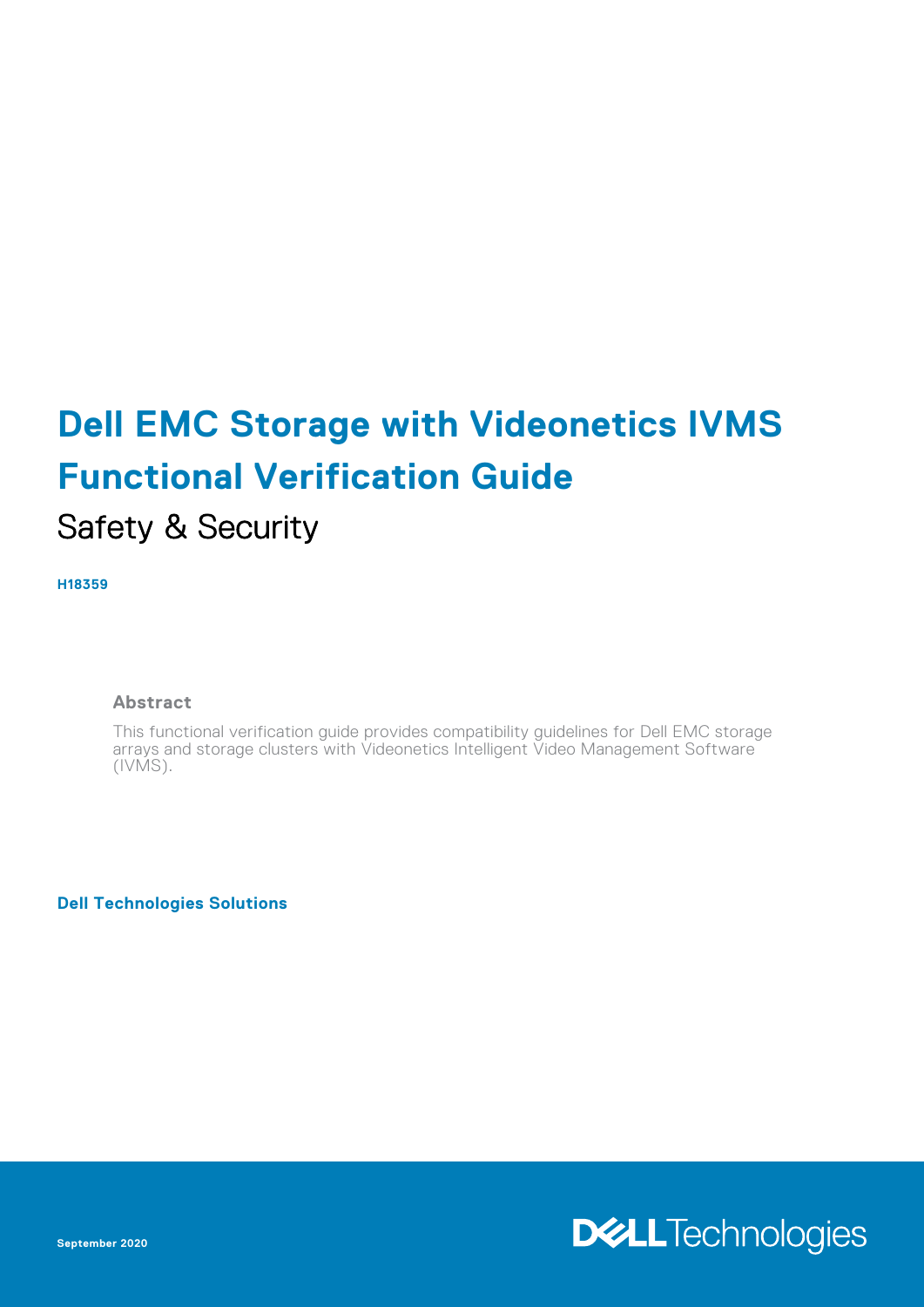#### Notes, cautions, and warnings

**NOTE:** A NOTE indicates important information that helps you make better use of your product.

**CAUTION: A CAUTION indicates either potential damage to hardware or loss of data and tells you how to avoid the problem.**

**WARNING: A WARNING indicates a potential for property damage, personal injury, or death.**

© 2020 2030 Dell Inc. or its subsidiaries. All rights reserved. Dell, EMC, and other trademarks are trademarks of Dell Inc. or its subsidiaries. Other trademarks may be trademarks of their respective owners.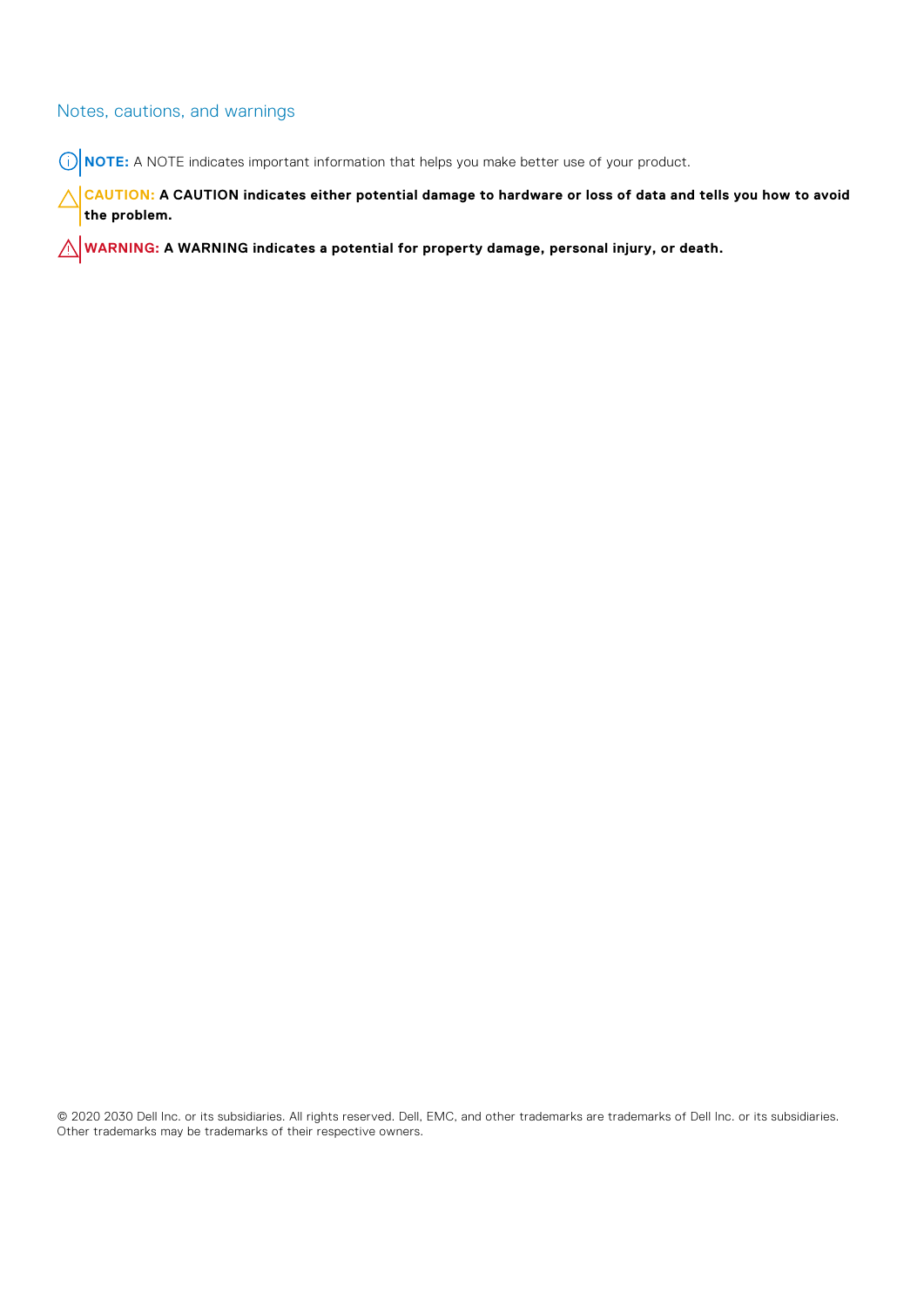## **Contents**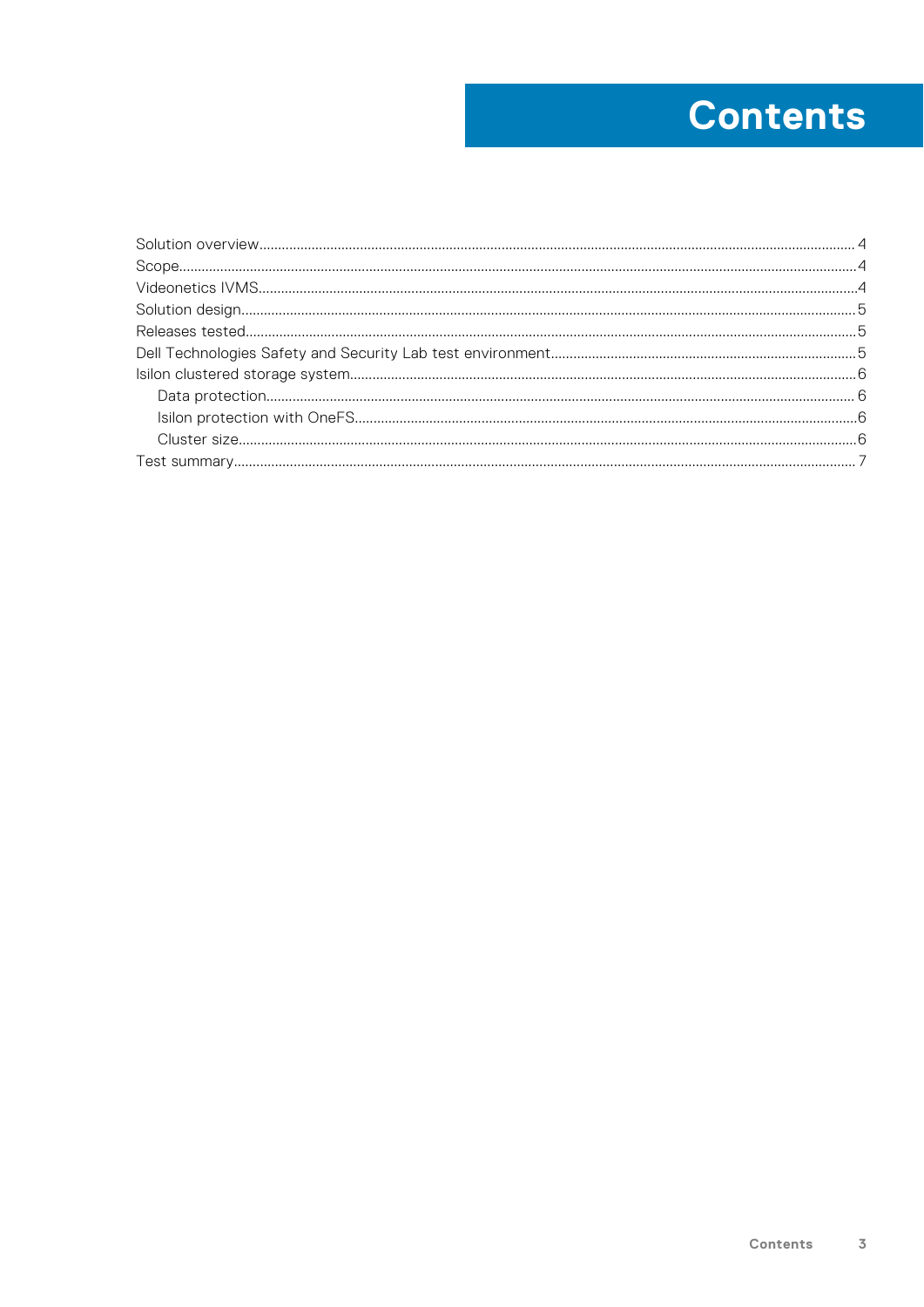#### <span id="page-3-0"></span>**Topics:**

- Solution overview
- **Scope**
- Videonetics IVMS
- [Solution design](#page-4-0)
- [Releases tested](#page-4-0)
- [Dell Technologies Safety and Security Lab test environment](#page-4-0)
- [Isilon clustered storage system](#page-5-0)
- [Test summary](#page-6-0)

### **Solution overview**

Use this guide to determine the requirements for a successful Videonetics IVMS installation. The storage platforms include VMware ESXi hosts that are running Videonetics IVMS. This paper also includes information on VMware virtualization.

### **Scope**

This guide provides results from a functional test that was conducted to ensure the compatibility of Videonetics IVMS with EMC storage. The test does not establish sizing guidelines, but this paper does include the results from a single server baseline test.

This guide is intended for use by internal Dell EMC sales and pre-sales personnel, and partners.

This guide provides compatibility information for Videonetics IVMS using Dell EMC storage systems for video storage.

It includes the following design considerations:

- Architectural overview of Videonetics IVMS
- Dell EMC storage considerations for Videonetics IVMS
- Result summaries for the tests carried out by Dell EMC engineers

**NOTE:** All performance data that is contained in this report was obtained in a rigorously controlled environment. നി Performance varies depending on the specific hardware and software and might be different from what is outlined here.

### **Videonetics IVMS**

A Videonetics Intelligent Video Management Software (IVMS) installation can consist of a single web server and a single video server or multiple servers in a peer structure. You can configure IVMS to manage a few cameras or thousands of cameras.

The Administration, Health monitoring and External system services run on the web server, while the Archiving and Streaming services on the Archiver and Reviewer servers respectively.

The following table describes the primary IVMS services.

#### **Table 1. IVMS primary services**

| Videonetics IVMS Service | <b>Description</b>                                                                                                                                                                                                 |
|--------------------------|--------------------------------------------------------------------------------------------------------------------------------------------------------------------------------------------------------------------|
| VMS Database             | Responsible for maintaining indexes of various data, including those for video files.                                                                                                                              |
| Master Server            | Responsible for managing the IVMS recording servers and load balancing the<br>cameras across the recorders. Also responsible for maintaining the database for the<br>video files and recording server information. |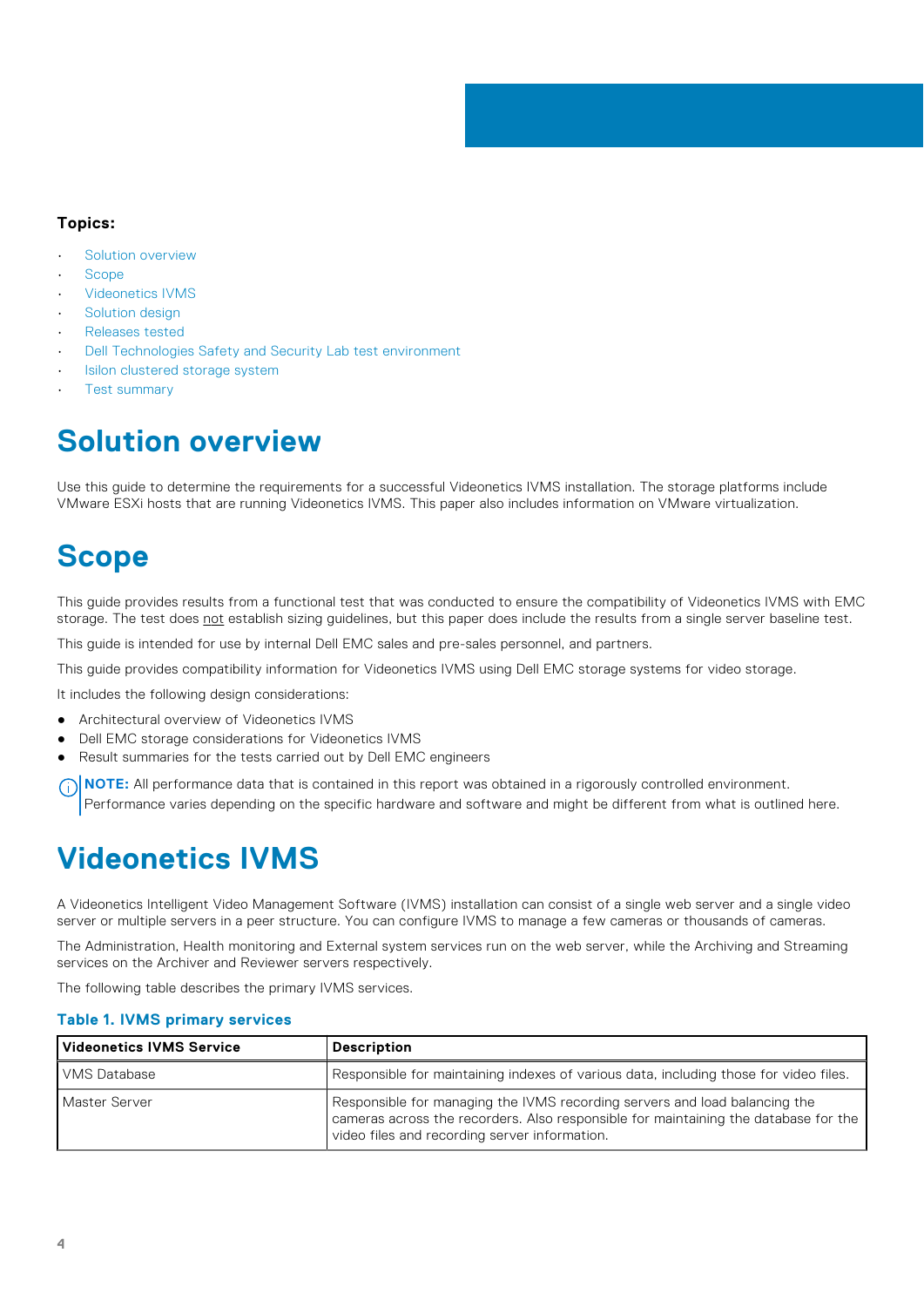| Videonetics IVMS Service       | <b>Description</b>                                                                                               |
|--------------------------------|------------------------------------------------------------------------------------------------------------------|
| <b>VMS Recorder Servers</b>    | Responsible for directing the streams from the cameras to the storage component<br>assigned to it.               |
| Surveillance Storage Component | Responsible for managing the storage assigned to the recording server, such as<br>SAN, NAS, or ECS.              |
| <b>VMS Client Workstations</b> | User terminal software for viewing live video, logs, and reviewing the recorded<br>video files from the storage. |

#### <span id="page-4-0"></span>**Table 1. IVMS primary services (continued)**

### **Solution design**

There are many design options for a Videonetics IVMS implementation. Videonetics offers many documents and materials that are related to design and implementation of Videonetics IVMS. These design details are beyond the scope of this paper.

The following figure represents the basic configuration that was tested in our lab for this solution.



**Figure 1. Videonetics IVMS architecture**

### **Releases tested**

The following table lists the Videonetics IVMS releases used for our tests.

#### **Table 2. Videonetics IVMS releases**

| <b>VMS</b>       | <b>Release</b>                         |
|------------------|----------------------------------------|
| Videonetics IVMS | 700<br>$\ddot{\phantom{1}}$<br>1.0.0.2 |

## **Dell Technologies Safety and Security Lab test environment**

The Dell EMC Safety & Security Lab is constantly being upgraded to the most recent software releases.

In order to test this solution, the Dell Technologies Safety and Security Lab was configured as follows:

| Dell EMC Storage . |  |
|--------------------|--|
| platforms          |  |

- Dell EMC Isilon: OneFS 8.2.2-NFS protocol
- **Virtualized environment**
- 6 vCPUs ● 12 GB RAM
- $\bullet$  ESXi 6.7

**5**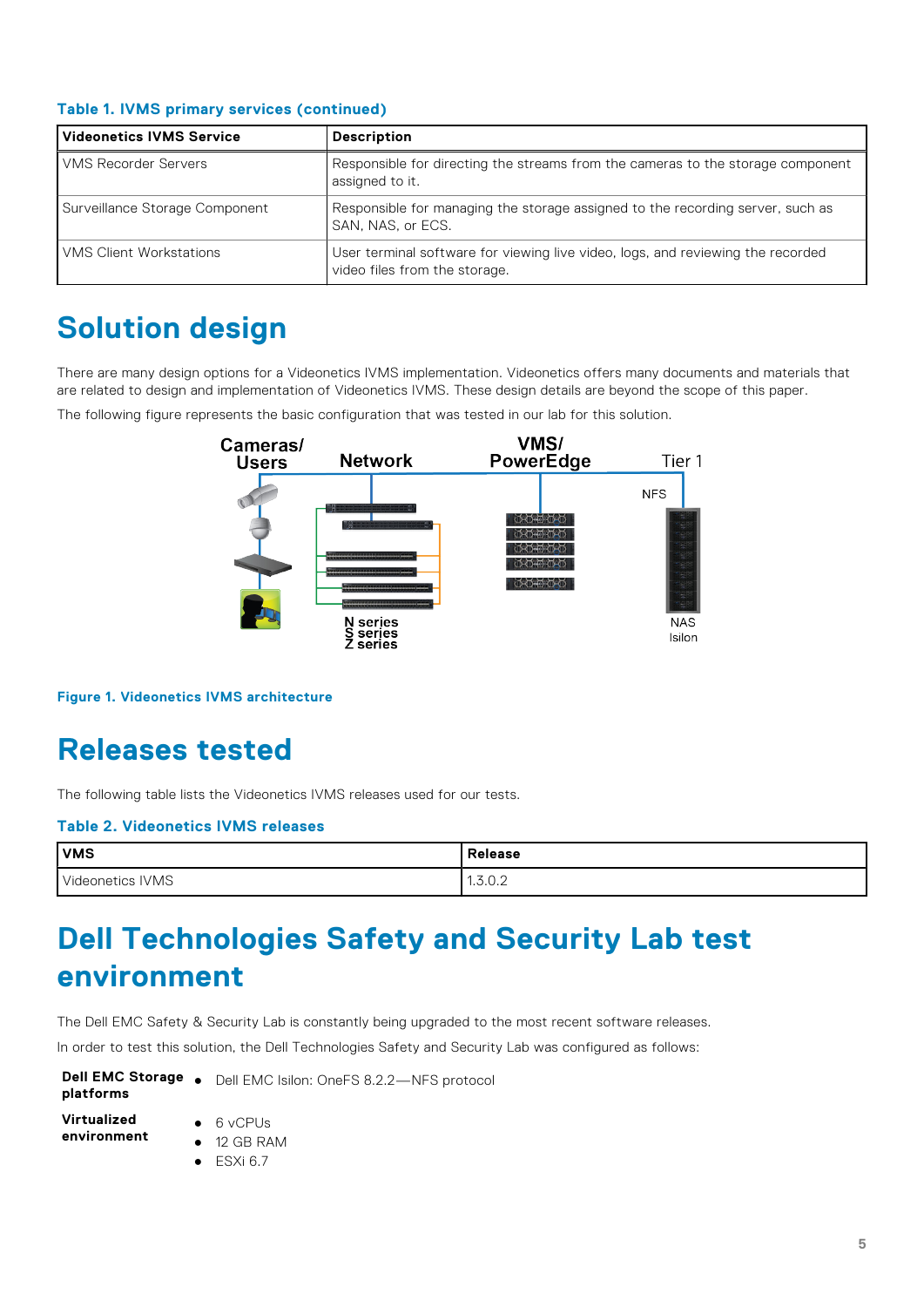- Intel Xeon Silver 4114 CPU @ 2.20GHz
- Ubuntu OS 1804 LTS, Customized Version provided by Videonetics
- Network adapter type: VMXNET3
- Isolated VLAN for storage (if not FC)

#### <span id="page-5-0"></span>**Network environment**

Network adapter type: 10 GbE

● Storage VLAN

Camera user VLAN

The Dell EMC Safety & Security Lab host hardware met and exceeded the minimum system requirements for an ESXi/ESX installation. The Videonetics Recorder VM was running on an ESXi host using Dell EMC PowerEdge servers.

### **Isilon clustered storage system**

Isilon NAS was designed and developed specifically for storing, managing, and accessing digital content and other unstructured data.

An Isilon clustered storage system is composed of three or more nodes. Each node is a self-contained, rack-mountable device that contains industry-standard hardware such as disk drives, CPUs, memory, and network interfaces. These nodes are integrated with the proprietary Isilon OneFS™ operating system, which is a distributed networked file system that unifies a cluster of nodes into a single shared resource.

#### **Data protection**

OneFS does not rely on hardware-based RAID for data protection. The Isilon system uses the Reed-Solomon algorithm for N+M protection with Forward Error Correction (FEC).

Protection is applied at the file level, enabling the cluster to recover data quickly and efficiently. Nodes, directories, and other metadata are protected at the same or a higher level as the data blocks they reference. Since all data, metadata, and FEC blocks are spread across multiple nodes, dedicated parity drives are not required. For more information about Isilon data protection, see *Dell Technologies Isilon OneFS: A Technical Overview*.

Although cluster sizes as small as three nodes are possible, for safety and security applications we recommend a minimum of five nodes. Sizing calculations need to include a minimum free space calculation for proper cluster sizing. We recommend a cluster size that enables a node to be removed while retaining a minimum of 10 percent free space in the remaining capacity. This cluster size ensures that node removal and node failures have minimal or no impact on video ingestion.

The Isilon sizing tool provides an accurate calculation. You can find this tool a[t https://isilon-sizing-tool.herokuapp.com](https://isilon-sizing-tool.herokuapp.com). Other sizing tools from video management software (VMS) and camera vendors may also be used for sizing the necessary bandwidth and storage capacity.

#### **Isilon protection with OneFS**

New or upgraded clusters, starting with OneFS 7.2, provide a data protection level that meets Dell EMC Isilon guidelines for mean time to data loss (MTTDL) for large capacity nodes. Current releases of OneFS offer a new protection option, +3d:1n1d, which means the cluster can survive three simultaneous disk failures or one entire node failure plus one disk. OneFS also provides an option that continually evaluates the cluster and sends an alert if the cluster falls below the suggested protection level.

#### **Cluster size**

We recommend a minimum cluster size of five nodes for all single node chassis, and four nodes for all quad node chassis, even if you are not writing to all of them. For example, if you are implementing a four-node Recorder solution, implement a five-node cluster. This also meets the recommended best practices for data protection.

To estimate the ideal number of nodes in a cluster, you need to consider cluster bandwidth and capacity.

**Sizing by bandwidth** We recommend a cluster size with one or more additional nodes than calculated in bandwidth sizing. This ensures that failover of a node allows for redistribution of NAS connections and avoids any frame loss.